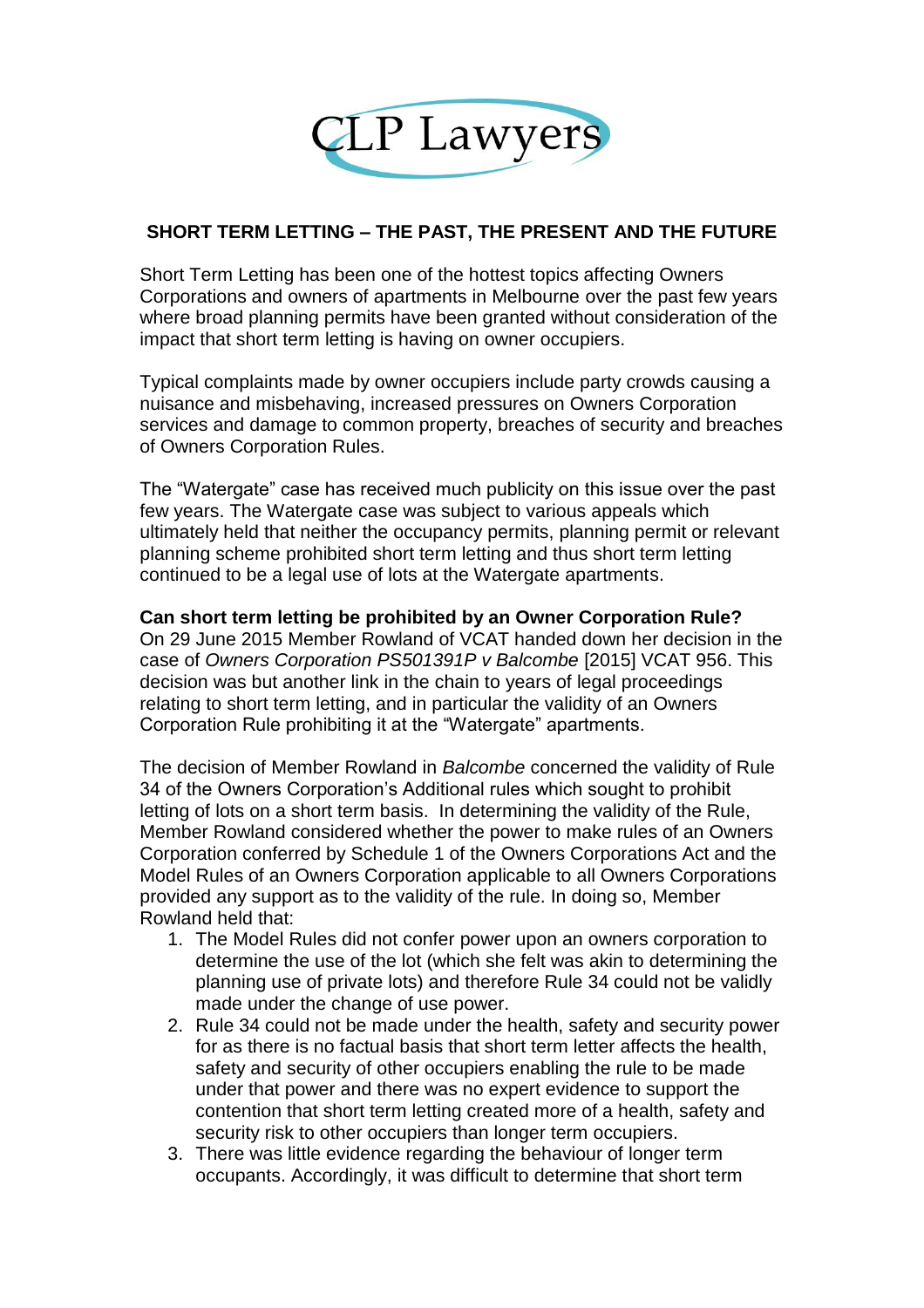occupants caused more damage to common property and created more of a nuisance than longer term occupants.

4. The power enabling an Owners Corporation to regulate a matter does not empower the Owners Corporation to prohibit it altogether.

Having regard to the above, Member Rowland held that Rule 34 was invalid and therefore short term letting at the Watergate apartments is not prohibited by that Rule, or by the occupancy permit, planning permit and planning scheme.

## **What is being done about short term letting**

Member Rowland's decision was subsequently appealed by the Owners Corporation to the Supreme Court in *Owners Corporation PS501391P v Balcombe* [2016] VSC 384. On 22 July 2016, Riordan J handed down his judgment dismissing the appal and upholding Member Rowland's decision.

In June 2016 the Supreme Court found that two tenants who listed their rented apartment on Airbnb had done so illegally and in breach of subletting provisions of their lease agreement. This provided the Landlord the right to evict her tenants. Whilst this decision may be of assistance to Landlords' whose tenants are breaching their lease agreements, it does not provide much comfort to Owners Corporations.

What will provide some comfort to Owners Corporations is the *Owners Corporations Amendment (Short-stay Accommodation) Bill 2016* ("the OC Amendment Bill"). In response to public consultation and the real need for short term letting to be regulated, the OC Amendment Bill has been introduced to regulate the provision of short-stay accommodation arrangements in lots or parts of lots affected by an Owners Corporation.

## **A closer look at the OC Amendment Bill**

Notable aspects of the OC Amendment Bill include:

- 1. The definition of short-stay accommodation arrangement which means a lease or licence for a maximum period of 7 days and 6 nights to occupy a lot or part of a lot affected by an owners corporation that is in a building wholly or partly classified as a Class 2;
- 2. A complaints procedure where a short stay occupant is engaging in conduct:
	- a. unreasonably creating noise likely to substantially interfere with the peaceful enjoyment of an occupier or a guest of an occupier of another lot;
	- b. behaving in a manner likely to unreasonably and substantially interfere with the peaceful enjoyment of an occupier or a guest of an occupier of another lot
	- c. using a lot or the common property, or permitting a lot or the common property to be used, so as to cause a substantial hazard to the health, safety and security of any person or an occupier;